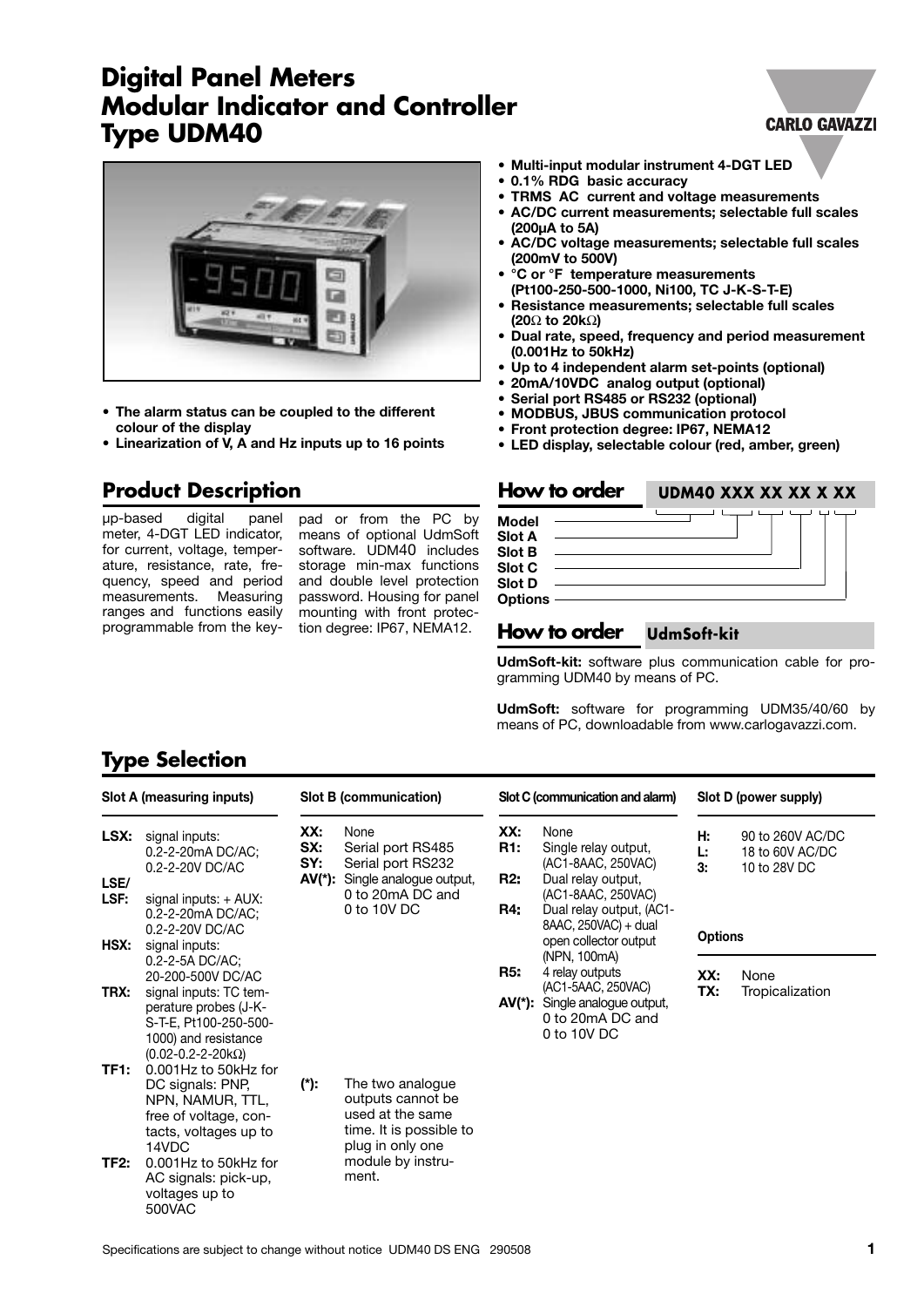

#### **Input specifications**

| Analogue inputs<br><b>BQ LSX module</b><br><b>BQ LSE/LSF module</b><br><b>BQ HSX module</b><br><b>BQ TRX module</b> | Channels and variable<br>1. mA and V DC/AC<br>1, $mA$ and V DC/AC + AUX<br>1, A and V DC/AC<br>1, temperature                                                                                            | <b>Display</b><br>Colour                             | 4 DGT,<br>7 segments<br>height 14.2 mm<br>Selectable (red, amber,<br>green)                                                                                                                                                                        |
|---------------------------------------------------------------------------------------------------------------------|----------------------------------------------------------------------------------------------------------------------------------------------------------------------------------------------------------|------------------------------------------------------|----------------------------------------------------------------------------------------------------------------------------------------------------------------------------------------------------------------------------------------------------|
| <b>BQ TRX module</b><br>BQTF1 module<br>BQTF2 module                                                                | 1, resistance<br>2, frequency<br>2, frequency                                                                                                                                                            | Max and min indication                               | See table "Measurement<br>accuracy, temperature drifts<br>and max min indications"                                                                                                                                                                 |
| <b>Digital inputs</b><br>Number of inputs<br>Use<br>Contact reading signal                                          | Incl. in the measuring module<br>1 (voltage-free)<br>key-pad lock<br>Display hold<br>Reset of latch alarms<br>BQ xxx: < 0.1 mA, < 3,5 V DC<br>BQ LSE/BQ LSF: <2.5mA,<br>$<$ 14V DC<br>BQTF1: <6mA, <7VDC | <b>Measurements</b><br>Coupling type<br>Crest factor | Current, voltage, tempera-<br>ture, resistance and frequen-<br>cy. For the current and volt-<br>age measurements: TRMS<br>measurement of distorted<br>sine waves.<br><b>Direct</b><br>$\leq$ 3; A <sub>Pmax</sub> =1.7ln; V <sub>Pmax</sub> =1.7Un |
| Close contact resistance                                                                                            | BQTF2: <0.25mA, <3VDC<br>Max $1k\Omega$                                                                                                                                                                  | Input impedance                                      | See table "input<br>impedances and overloads"                                                                                                                                                                                                      |
| Open contact resistance<br>Insulation                                                                               | Min 500kΩ(BQTFx: 100kΩ)<br>Non-insulated                                                                                                                                                                 | <b>Frequency</b>                                     | 40 to 440 Hz                                                                                                                                                                                                                                       |
| <b>Accuracy</b> (display, RS485)                                                                                    | See table "Measuring<br>accuracy", temperature drifts                                                                                                                                                    | Overload                                             | See table "input<br>impedances and overloads"                                                                                                                                                                                                      |
|                                                                                                                     | and minimum-maximum<br>indications"                                                                                                                                                                      | Compensation                                         | Only temperature<br>measurement module.                                                                                                                                                                                                            |
| <b>Additional errors</b><br>Humidity<br>Input frequency<br>Magnetic field                                           | 0.3% RDG (BQTFx: 0.05%),<br>60% to 90% R.H.<br>0.4% RDG, 62 to 440 Hz<br>0.5% RDG (BQTFx: 0.05%)<br>@ 400 A/m                                                                                            | <b>RTD</b>                                           | - For Pt 100-250-500-1000,<br>3-wire connection: up to $10\Omega$<br>- For resistance measur. with<br>20 $\Omega$ range: up to max 0.1 $\Omega$<br>- For resistance measurements<br>with $\geq$ 200 $\Omega$ range: up to max 10 $\Omega$          |
| <b>Temperature drift</b>                                                                                            | See table "Measurement<br>accuracy, temperature drifts,<br>and max/min indications"                                                                                                                      | <b>TC</b>                                            | Internal cold junction, within<br>temperature range from<br>0 to $+50^{\circ}$ C.                                                                                                                                                                  |
| Sampling rate                                                                                                       | 500 samples/s @ 50 Hz<br>(escl. BQTFx)                                                                                                                                                                   |                                                      | Automatic or manual com-<br>pensation from 0 to 50°C.                                                                                                                                                                                              |
| Display refresh time                                                                                                | 200 msec @ 50Hz<br>(escl. BQTFx)                                                                                                                                                                         |                                                      |                                                                                                                                                                                                                                                    |

### **Measurement accuracy, temp. drifts, max and min indications**

All accuracies and min/max indications are referred to an ambient temp. range of 25°C ±5°C, rel. humidity ≤60% and scale ratio (electrical/displayed scale) equal to 1. The conversion into °F is obtained acting on the electrical/displayed scale ratio.

| <b>Module</b>                       | <b>Inputs</b>                                                                                                                       | <b>Type</b> | Accuracy                                                                                                                                                                                           | Temp. drift                | Min. indication $($                                                  | Max. indicat. $($                                                    |
|-------------------------------------|-------------------------------------------------------------------------------------------------------------------------------------|-------------|----------------------------------------------------------------------------------------------------------------------------------------------------------------------------------------------------|----------------------------|----------------------------------------------------------------------|----------------------------------------------------------------------|
| BQ LSX/<br>BQ LSE/<br><b>BQ LSF</b> | $-200\mu A$ to $+200\mu A$<br>$-2mA$ to $+2mA$<br>$-20mA$ to $+20mA$<br>-200 $mV$ to $+200mV$<br>$-2V$ to $+2V$<br>$-20V$ to $+20V$ | DC/AC       | $DC: \pm (0.1\%RDG+3DGT)$<br>0% to 25% FS:<br>$\pm$ (0.1%RDG+2DGT)<br>25% to 110% FS.<br>TRMS (da 45 a 65Hz)*:<br>$\pm$ (0.3%RDG+3DGT)<br>0% to 25% FS:<br>$\pm$ (0.3%RDG+2DGT)<br>25% to 110% FS. | $\pm 150$ ppm/ $\degree$ C | $-200.0$<br>$-2.000$<br>$-20.00$<br>$-200.0$<br>$-2.000$<br>$-20.00$ | $+200.0$<br>$+2.000$<br>$+20.00$<br>$+200.0$<br>$+2.000$<br>$+20.00$ |

**\*** <45Hz >65Hz= ±(0.5%RDG+3DGT) 0% to 25% FS; ±(0.5%RDG+2DGT) 25% to 110% FS.

**(**<**)** The min. indication for TRMS measurement (AC or DC) is 0; it is possible to modify the decimal point position.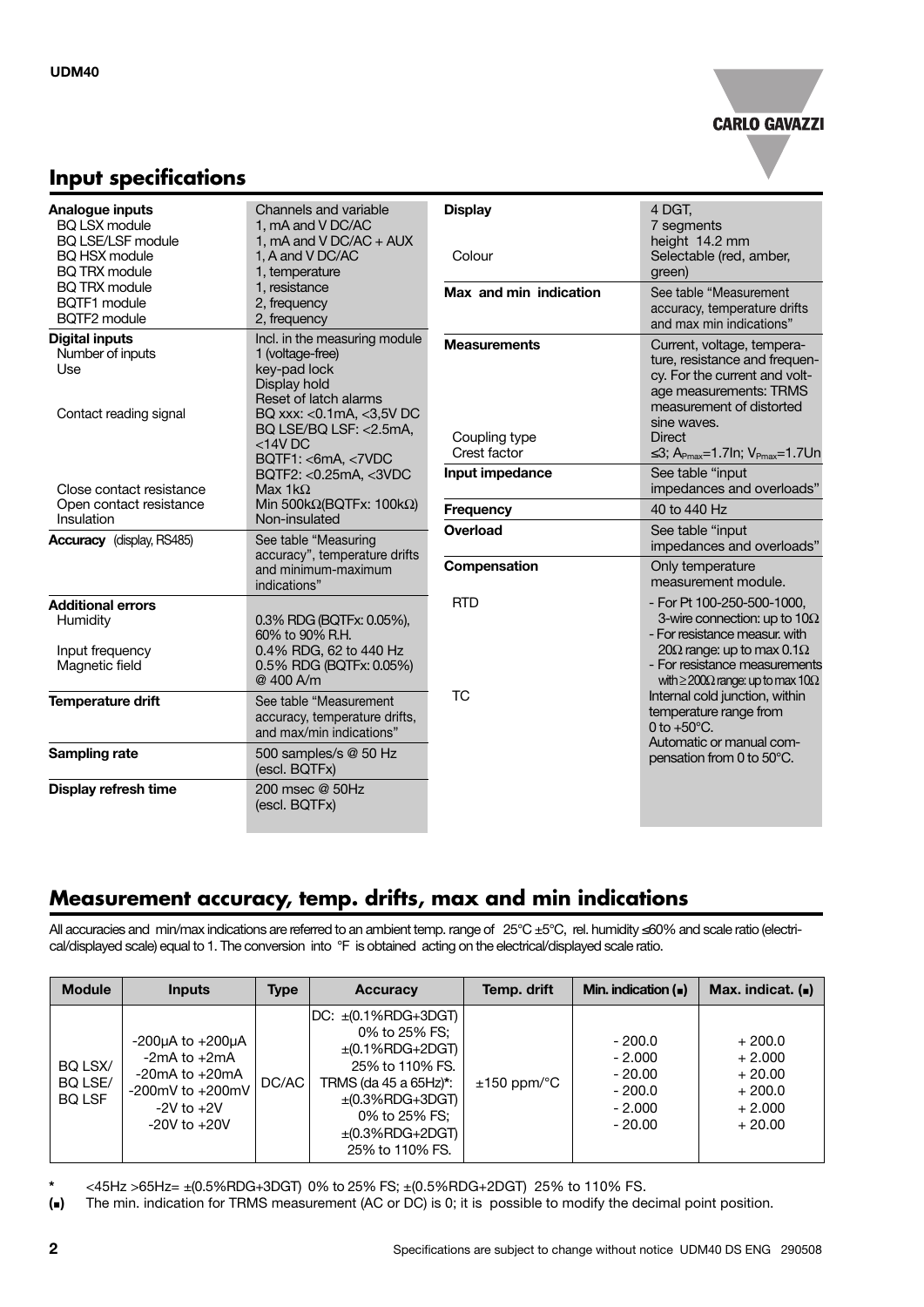

#### **Measurement accuracy, temp. drifts, max and min indications (cont.)**

All accuracies and min/max indications are referred to an ambient temp. range of 25°C ±5°C, rel. humidity ≤60% and scale ratio (electrical/displayed scale) equal to 1. The conversion into °F is obtained acting on the electrical/displayed scale ratio.

| <b>Module</b>                      | <b>Inputs</b>                                                                                                                                                                                                                                                                                                                                                                   | <b>Type</b>                                    | <b>Accuracy</b>                                                                                                                                                                                                                              | Temp. drift                | Min. indication $($                                                                                                                                                          | Max. indicat. $($                                                                                                                                                                                 |
|------------------------------------|---------------------------------------------------------------------------------------------------------------------------------------------------------------------------------------------------------------------------------------------------------------------------------------------------------------------------------------------------------------------------------|------------------------------------------------|----------------------------------------------------------------------------------------------------------------------------------------------------------------------------------------------------------------------------------------------|----------------------------|------------------------------------------------------------------------------------------------------------------------------------------------------------------------------|---------------------------------------------------------------------------------------------------------------------------------------------------------------------------------------------------|
| BQ HSX                             | $-200$ mA to $+200$ mA<br>$-2A$ to $+2A$<br>$-5A$ to $+5A$<br>$-20V$ to $+20V$<br>$-200V$ to $+200V$<br>$-500V$ to $+500V$                                                                                                                                                                                                                                                      | DC/AC                                          | $DC: \pm (0.1\%RDG + 3DGT)$<br>0% to 25% FS:<br>$\pm (0.1\%$ RDG+2DGT)<br>25% to 110% FS.<br>TRMS (45 to 65Hz)*:<br>$\pm$ (0.3%RDG+3DGT)<br>0% to 25% FS:<br>$\pm$ (0.3%RDG+2DGT)<br>25% to 110% FS.                                         | $\pm 150$ ppm/ $\degree$ C | $-200.0$<br>$-2.000$<br>$-5.000$<br>$-20.00$<br>$-200.0$<br>$-500.0$                                                                                                         | $+200.0$<br>$+2.000$<br>$+5.000$<br>$+20.00$<br>$+200.0$<br>$+500.0$                                                                                                                              |
| <b>BQ TRX</b><br>Thermo-<br>couple | $-50^{\circ}$ C to $+760^{\circ}$ C<br>-58 $\degree$ F to +1400 $\degree$ F<br>$-200^{\circ}$ C to $+1260^{\circ}$ C<br>$-328$ °F to $+2300$ °F<br>$-200^{\circ}$ C to $+1000^{\circ}$ C<br>$-328^{\circ}$ F to $+1832^{\circ}$ F<br>$-50^{\circ}$ C to $+1750^{\circ}$ C<br>$-58^{\circ}$ F to $+3182^{\circ}$ F<br>-200 $^{\circ}$ C to +400 $^{\circ}$ C<br>-328°F to +752°F | J<br>J<br>K<br>K<br>E<br>E<br>S<br>S<br>т<br>Т | $\pm$ (0.2%RDG+1DGT)<br>$\pm$ (0.2%RDG+2DGT)<br>$\pm$ (0.2%RDG+2DGT)<br>$\pm$ (0.2%RDG+4DGT)<br>$\pm$ (0.2%RDG+2DGT)<br>$\pm$ (0.2%RDG+4DGT)<br>$\pm$ (0.2%RDG+2DGT)<br>$\pm$ (0.2%RDG+4DGT)<br>$\pm$ (0.2%RDG+2DGT)<br>$\pm$ (0.2%RDG+4DGT) | $\pm 150$ ppm/ $\degree$ C | $-50^{\circ}$ C<br>- 58 $\mathrm{^{\circ}F}$<br>$-200^{\circ}$ C<br>$-328$ °F<br>$-200^{\circ}$ C<br>$-328$ °F<br>$-50^{\circ}$ C<br>$-58^{\circ}$ F<br>- 200°C<br>$-328$ °F | $+760^{\circ}$ C<br>$+1400^{\circ}F$<br>$+1260^{\circ}$ C<br>$+2300^{\circ}$ F<br>$+1000^{\circ}$ C<br>$+1832^{\circ}F$<br>$+1750^{\circ}$ C<br>$+3182^{\circ}F$<br>$+400^{\circ}$ C<br>$+752$ °F |

**\*** <45Hz >65Hz= ±(0.5%RDG+3DGT) 0% to 25% FS; ±(0.5%RDG+2DGT) 25% to 110% FS.

**(**<**)** The min. indication for TRMS measurement (AC or DC) is 0; it is possible to modify the decimal point position.

| <b>Module</b>                               | <b>Inputs</b>                                                                                                                                                                                                                                                                                                                                                                                                                            | <b>Type</b>                                                                                                | <b>Accuracy</b>                                                                                                                                                                                                                                                                                                | Temp. drift               | Min. indication                                                                                                                    | Max. indicat.                                                                                                                         |
|---------------------------------------------|------------------------------------------------------------------------------------------------------------------------------------------------------------------------------------------------------------------------------------------------------------------------------------------------------------------------------------------------------------------------------------------------------------------------------------------|------------------------------------------------------------------------------------------------------------|----------------------------------------------------------------------------------------------------------------------------------------------------------------------------------------------------------------------------------------------------------------------------------------------------------------|---------------------------|------------------------------------------------------------------------------------------------------------------------------------|---------------------------------------------------------------------------------------------------------------------------------------|
| <b>BQ TRX</b><br>Ther-<br>moresis-<br>tance | -200 $^{\circ}$ C to +850 $^{\circ}$ C<br>-328°F to +1562°F<br>$-200.0^{\circ}$ C to $+200.0^{\circ}$ C<br>-328 $\mathrm{^{\circ}F}$ to+392 $\mathrm{^{\circ}F}$<br>$-200.0^{\circ}$ C to $+200.0^{\circ}$ C<br>-328°F to $+392$ °F<br>$-200.0^{\circ}$ C to $+200.0^{\circ}$ C<br>-328°F to +392°F<br>$-200.0$ °C to $+200.0$ °C<br>-328°F to $+392$ °F<br>-60 $^{\circ}$ C to +180 $^{\circ}$ C<br>$-76^{\circ}$ F to $+356^{\circ}$ F | Pt100<br>Pt100<br>Pt100<br>Pt100<br>Pt250<br>Pt250<br>Pt500<br>Pt500<br>Pt1000<br>Pt1000<br>Ni100<br>Ni100 | $\pm$ (0.2%RDG +2DGT)<br>$\pm$ (0.2%RDG +4DGT)<br>$\pm$ (0.5%RDG +5DGT)<br>$\pm$ (0.5%RDG +5DGT)<br>$\pm (0.5\%$ RDG +5DGT)<br>$\pm$ (0.5%RDG +5DGT)<br>$\pm$ (0.5%RDG +5DGT)<br>$\pm$ (0.5%RDG +5DGT)<br>$\pm$ (0.5%RDG +5DGT)<br>$\pm (0.5\%$ RDG +5DGT)<br>$\pm (0.5\%$ RDG +1DGT)<br>$\pm$ (0.5%RDG +2DGT) | $±150$ ppm/ $°C$          | $-200$<br>$-328$<br>$-200.0$<br>$-328.0$<br>$-200.0$<br>$-328.0$<br>$-200.0$<br>$-328.0$<br>$-200.0$<br>$-328.0$<br>$-60$<br>$-76$ | $+850$<br>$+1562$<br>$+200.0$<br>$+392.0$<br>$+200.0$<br>$+392.0$<br>$+200.0$<br>$+392.0$<br>$+200.0$<br>$+392.0$<br>$+180$<br>$+356$ |
| <b>BO TRX</b><br>Resis-<br>tance            | 0 to $20\Omega$<br>0 to 200 $\Omega$<br>0 to 2000 $\Omega$<br>0 to 20.00 $k\Omega$                                                                                                                                                                                                                                                                                                                                                       |                                                                                                            | $\pm$ (0.2%RDG+2DGT)<br>25% to 110% FS<br>$\pm$ (0.2%RDG+3DGT)<br>0% to 25% FS                                                                                                                                                                                                                                 | $±150$ ppm/ $°C$          | 0<br>0<br>0<br>0                                                                                                                   | $20.00$ ( $\blacksquare$ )<br>$200.0$ ( $\blacksquare$ )<br>2000(<br>$20.00$ ( $\blacksquare$ )                                       |
| BQ TF1                                      | NPN (DC)<br>PNP (DC)<br>NAMUR (DC)<br>TTL (DC)<br>Free of voltage con-<br>tact (DC)                                                                                                                                                                                                                                                                                                                                                      |                                                                                                            | 0.001% RDG<br>$±3$ digit                                                                                                                                                                                                                                                                                       | $± 50$ ppm/ $°C$          | $0.000$ (*)<br>$00.00$ (*)<br>$000.0$ (*)<br>$0000$ (*)                                                                            | 9.999<br>99.99<br>999.9<br>9999                                                                                                       |
| BQ TF <sub>2</sub>                          | Pick-up (AC)<br>Voltage (AC) up to<br>100VAC<br>Voltage (AC) up to<br>500VAC                                                                                                                                                                                                                                                                                                                                                             |                                                                                                            | 0.001% RDG<br>$±3$ digit                                                                                                                                                                                                                                                                                       | $\pm$ 50 ppm/ $\degree$ C | $0.000$ (*)<br>$00.00$ (*)<br>$000.0$ (*)<br>$0000$ (*)                                                                            |                                                                                                                                       |

**(**<**)** It is possible to modify the decimal point position.

**(\*)** The min indication is -9.99999, ..., -999999 in case of "rotation speed detection" function

Specifications are subject to change without notice UDM40 DS ENG 290508 **3**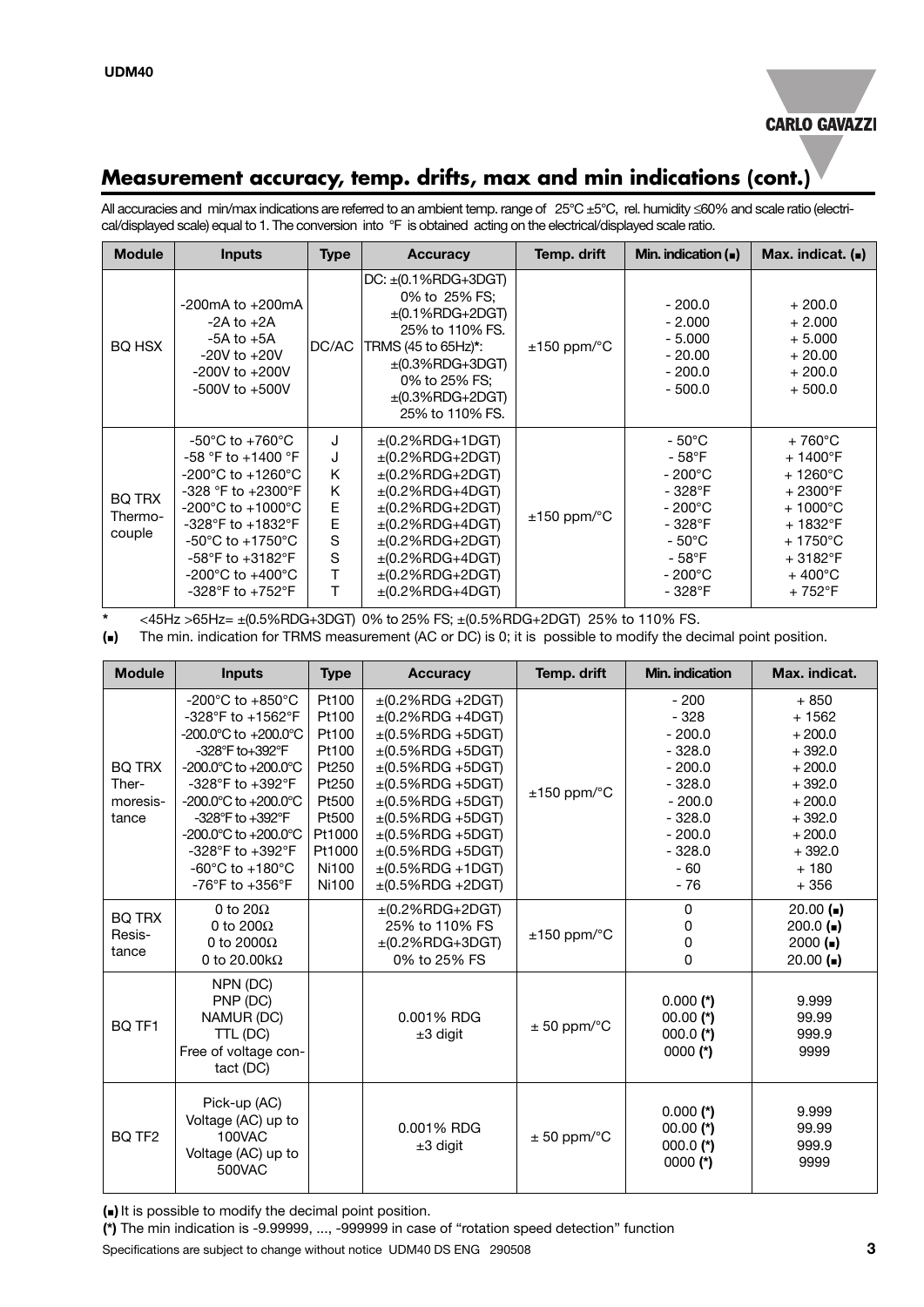

# **Input impedances and overloads**

| <b>Module</b>                          | <b>Inputs</b>                                                                                                                                                                                                                                                                                              | <b>Type</b>                                                                                    | Impedance                                                                                                                  | <b>Overload (continuous)</b>                                       | <b>Overloads (1s)</b>                                             |
|----------------------------------------|------------------------------------------------------------------------------------------------------------------------------------------------------------------------------------------------------------------------------------------------------------------------------------------------------------|------------------------------------------------------------------------------------------------|----------------------------------------------------------------------------------------------------------------------------|--------------------------------------------------------------------|-------------------------------------------------------------------|
| BQ LSX/<br>BQ LSE/<br><b>BQ LSF</b>    | -200 $\mu$ A to +200 $\mu$ A<br>-2 $mA$ to $+2mA$<br>-20 $mA$ to $+20mA$<br>-200mV to $+200$ mV<br>$-2V$ to $+2V$<br>-20V to $+20V$                                                                                                                                                                        | DC/AC<br>DC/AC<br>DC/AC<br>DC/AC<br>DC/AC<br>DC/AC                                             | ≤2,2kΩ<br>$\leq$ 22 $\Omega$<br>$\leq$ 22 $\Omega$<br>$\geq$ 2,2k $\Omega$<br>$\geq$ 200k $\Omega$<br>$\geq$ 200k $\Omega$ | 5mA<br>50 <sub>m</sub> A<br>50 <sub>m</sub> A<br>10V<br>50V<br>50V | 10 <sub>m</sub> A<br>150mA<br>150mA<br><b>20V</b><br>100V<br>100V |
| <b>BQ HSX</b>                          | -200 $mA$ to +200 $mA$<br>$-2A$ to $+2A$<br>$-5A$ to $+5A$<br>-20V to $+20V$<br>-200V to +200V<br>-500V to +500V                                                                                                                                                                                           | DC/AC<br>DC/AC<br>DC/AC<br>DC/AC<br>DC/AC<br>DC/AC                                             | $≤1Ω$<br>≤0.012Ω<br>≤0.012Ω<br>$\geq$ M $\Omega$<br>$\geq$ M $\Omega$<br>$\geq$ M $\Omega$                                 | 0.8A<br>7.5A<br>7.5A<br>750V<br>750V<br>750V                       | 1A<br>100A<br>100A<br>1000V<br>1000V<br>1000V                     |
| <b>BQ TRX</b><br>Thermo-<br>couple     | -50 $\mathrm{^{\circ}C}$ to +760 $\mathrm{^{\circ}C}$<br>-58 $\degree$ F to +1400 $\degree$ F<br>-200°C to +1260°C<br>-328 °F to +2300°F<br>$-200^{\circ}$ C to $+1000^{\circ}$ C<br>-328°F to +1832°F<br>-50°C to +1750°C<br>-58°F to +3182°F<br>$-200^{\circ}$ C to $+400^{\circ}$ C<br>-328°F to +752°F | J<br>J<br>Κ<br>Κ<br>E<br>E<br>$\mathbf S$<br>$\mathbf S$<br>$\top$<br>$\mathsf T$              | $I_{LK}$ <0.5 $\mu$ A                                                                                                      | Max 5V                                                             | Max 10V                                                           |
| <b>BQ TRX</b><br>Thermo-<br>resistance | -200°C to +850°C<br>-328°F to +1562°F<br>-200.0°C to +200,0°C<br>-328°F to +392°F<br>-200.0°C to +200,0°C<br>-328°F to +392°F<br>-60 $^{\circ}$ C to +180 $^{\circ}$ C<br>-76°F to $+356$ °F                                                                                                               | Pt100<br>Pt100<br>Pt250/Pt100<br>Pt250/Pt100<br>Pt1000/Pt500<br>Pt1000/Pt500<br>Ni100<br>Ni100 | 800µA (*)<br>800µA (*)<br>90 $\mu$ A $(*)$<br>90µA (*)<br>800µA (*)<br>800µA (*)<br>800µA (*)<br>800µA (*)                 | Max 5V                                                             | Max 10V                                                           |
| <b>BQ TRX</b><br>Resistance            | 0 to 20 $\Omega$<br>0 to 200 $\Omega$<br>0 to 2000 $\Omega$<br>0 to 20.00 $k\Omega$                                                                                                                                                                                                                        |                                                                                                | 800µA (*)<br>90µA (*)<br>800µA (*)<br>90 $\mu$ A $(*)$                                                                     | Max 5V                                                             | Max 10V                                                           |
| BQ TF1                                 | NPN (DC)<br>PNP (DC)<br>NAMUR (DC)<br>TTL (DC)<br>Free of voltage contact<br>(DC)                                                                                                                                                                                                                          |                                                                                                | 600 $\Omega$<br>$600 \Omega$<br>600 $\Omega$<br>$600 \Omega$                                                               | 15 VAC/DC<br>15 VAC/DC<br>15 VAC/DC<br>15 VAC/DC<br>15 VAC/DC      | 20 VAC/DC<br>20 VAC/DC<br>20 VAC/DC<br>20 VAC/DC<br>20 VAC/DC     |
| BQ TF <sub>2</sub>                     | Pick-up (AC)<br>Voltage (AC) up to<br>100VAC<br>Voltage (AC) up to<br>500VAC                                                                                                                                                                                                                               |                                                                                                | 220 kΩ<br>950 k $\Omega$                                                                                                   | 120 VAC/DC<br>600 VAC/DC                                           | 200 VAC/DC<br>600 VAC/DC                                          |

**(\*)** Maximum measuring current generated for resistance equal to 0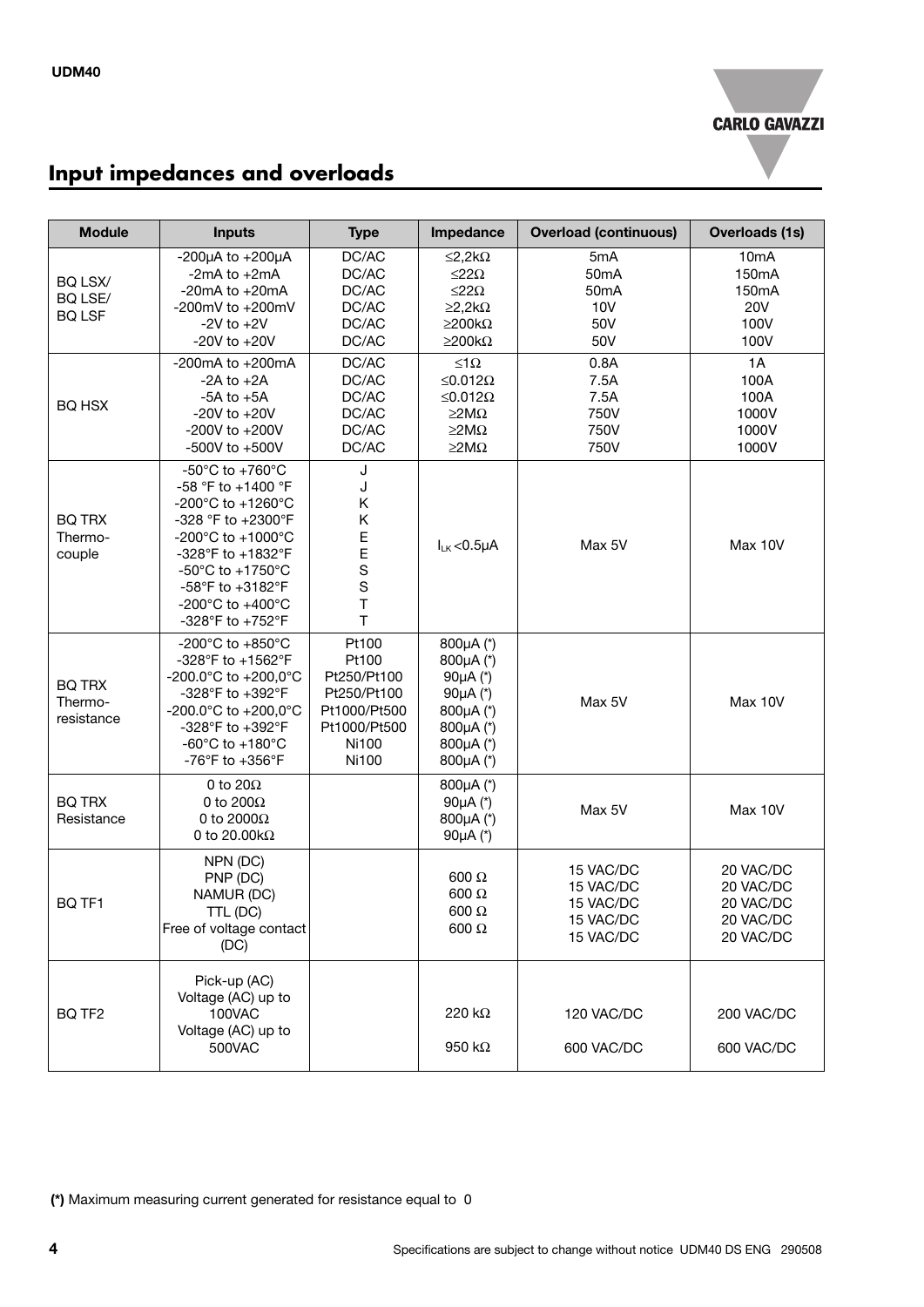

# **Output specifications**

| <b>RS422/RS485</b>        | (on request)<br>Module: BR SX                    | BO R2 (2 relay outputs).   |                                                        |
|---------------------------|--------------------------------------------------|----------------------------|--------------------------------------------------------|
| Serial output             | Bidirectional (static and<br>dynamic variables). |                            | 4, independent with module<br>BO R4 (2 relay outputs + |
| LED                       | Display of data<br>reception/transmission        |                            | 2 open collector outputs).<br>BO R5 (4 relay outputs)  |
|                           |                                                  | Relay output BO R1, R2, R4 | <b>Type SPDT</b>                                       |
| Connections               | Multidrop, 2 or 4 wires,                         |                            | AC 1: 8A, 250VAC                                       |
| <b>Distance</b>           | 1000 m                                           |                            | DC 12: 5A, 24VDC                                       |
| <b>Terminalization</b>    | Directly on the module<br>by means of jumper     |                            | AC 15: 2.5A, 250VAC<br>DC 13: 2.5A, 24VDC              |
| Addresses                 | 1 to 255, selectable<br>by means of key-pad      | Relay output BO R5         | Type SPST (NO)<br>AC 1: 5A, 250VAC                     |
| Protocol                  | <b>MODBUS RTU/JBUS</b>                           |                            | DC 12: 3A, 24VDC                                       |
| Data (bidirectional)      |                                                  |                            |                                                        |
| Dynamic (reading only)    | Measurement, min value                           |                            | AC 15: 1,5A, 250VAC                                    |
|                           | max value<br>alarm status                        | Insulation                 | DC 13: 1,5A, 24VDC<br>4000 V <sub>RMS</sub> output to  |
|                           |                                                  |                            | measuring input,                                       |
| Static (reading/writing)  | All programming parameters,                      |                            | 4000 VRMS output to                                    |
|                           | min max reset                                    |                            | power supply input.                                    |
|                           | reset of latch alarm                             | Open collector output      | NPN transistor type                                    |
| Data format               | 8 data bit, no parity,                           |                            | $V_{ON}$ 1.2 VDC/ max. 100 mA                          |
|                           | 1 stop bit                                       |                            | V <sub>OFF</sub> 30 VDC max.                           |
| <b>Baud</b> rate          | selectable 4800, 9600, 19200                     | Insulation                 | By means of opto-couplers                              |
|                           | and 38400 bit/s                                  |                            | 4000 V <sub>RMS</sub> output to                        |
|                           |                                                  |                            | measuring input                                        |
| Insulation                | By means of opto-couplers                        |                            |                                                        |
|                           | 4000 $V_{\text{ms}}$ output to                   |                            | 4000 V <sub>RMS</sub> output to                        |
|                           | measuring inputs                                 |                            | power supply input                                     |
|                           | 4000 V <sub>ms</sub> output to                   | Analogue output            | (on request)                                           |
|                           | power supply input                               |                            | Module: BO AV                                          |
| <b>RS232</b>              | (on request)                                     | Range                      | 0 to 20 mADC, 0 to 10 VDC                              |
|                           | Module: BR SY                                    | Scaling factor             | Programmable within the                                |
| Serial output             | Bidirectional (static and                        |                            | entire retransmission range;                           |
|                           | dynamic variables)                               |                            | allows to manage the                                   |
| Connections               | 3 wires.                                         |                            |                                                        |
|                           |                                                  |                            | retransmission of all the                              |
| Distance                  | max. 15m                                         |                            | values from                                            |
| Data format               | 1 start bit, 8 data bit,                         |                            | 0 to 20 mA / 0 to 10V                                  |
|                           | no parity, 1 stop bit                            | Accuracy                   | $\pm$ 0.2% FS (@ 25°C $\pm$ 5°C)                       |
| <b>Baud</b> rate          | Selectable 4800, 9600,                           | Response time              | ≤ 10 ms                                                |
|                           | 19200 and 38400 bit/s                            | Termperature drift         | $\pm$ 200 ppm/ $\degree$ C                             |
| Other features            | Same as RS422/485                                | Load: 20 mA output         | $\leq 700 \Omega$                                      |
| Alarm outputs             | (on request)                                     | 10 V output                | $\geq$ 10 k $\Omega$                                   |
| Alarm type                | Over-range alarm,                                | Insulation                 | By means of opto-couplers                              |
|                           | up alarm,                                        |                            | 4000V <sub>ms</sub> output to                          |
|                           |                                                  |                            |                                                        |
|                           | down alarm,                                      |                            | measuring input                                        |
|                           | down alarm with                                  |                            | 4000V <sub>ms</sub> output to                          |
|                           | start-up deactivation                            |                            | power supply input                                     |
|                           | up alarm with latch,                             | Notes:                     | The two outputs cannot be                              |
|                           | down alarm with latch                            |                            | used at the same time.                                 |
| Alarm set-point           | Adjustable from 0 to 100%                        | <b>Excitation output</b>   | (on request)                                           |
|                           | of displayed electric range                      | <b>BQ LSE Module</b>       |                                                        |
| <b>Hysteresis</b>         | 0 to 100% of displayed range                     | Voltage                    | 13 VDC ±10%, max. 50 mA                                |
| On-time delay             | 0 to 255 s                                       | <b>BQ LSF Module</b>       |                                                        |
| Off-time delay            | 0 to 255 s                                       |                            |                                                        |
| Output status             | Selectable: normally energized                   | Voltage                    | 25 VDC ±10%, max. 25 mA                                |
|                           | /de-energized                                    | <b>BQTF1 Module</b>        |                                                        |
|                           |                                                  | Voltage 1                  | 8.2VDC $\pm$ 10%, max 10mA.                            |
| Display colour for alarms | Three available coloures                         | Voltage 2                  | 13VDC $\pm$ 10%, max 40mA.                             |
|                           | (green, amber, red)                              | Insulation                 | 25V <sub>RMS</sub> output to                           |
|                           | can be coupled to the alarm                      |                            | measuring input                                        |
|                           | status (traffic-light function).                 |                            | 4000 VRMs output to                                    |
| Min response time         | 500 ms, with filter excluded,                    |                            | power supply input                                     |
|                           | without alarm activation delay                   |                            |                                                        |
| Output channels           | 1 with module BO R1                              |                            |                                                        |
|                           | (relay output).                                  |                            |                                                        |
|                           | 2, independent with module                       |                            |                                                        |
|                           |                                                  |                            |                                                        |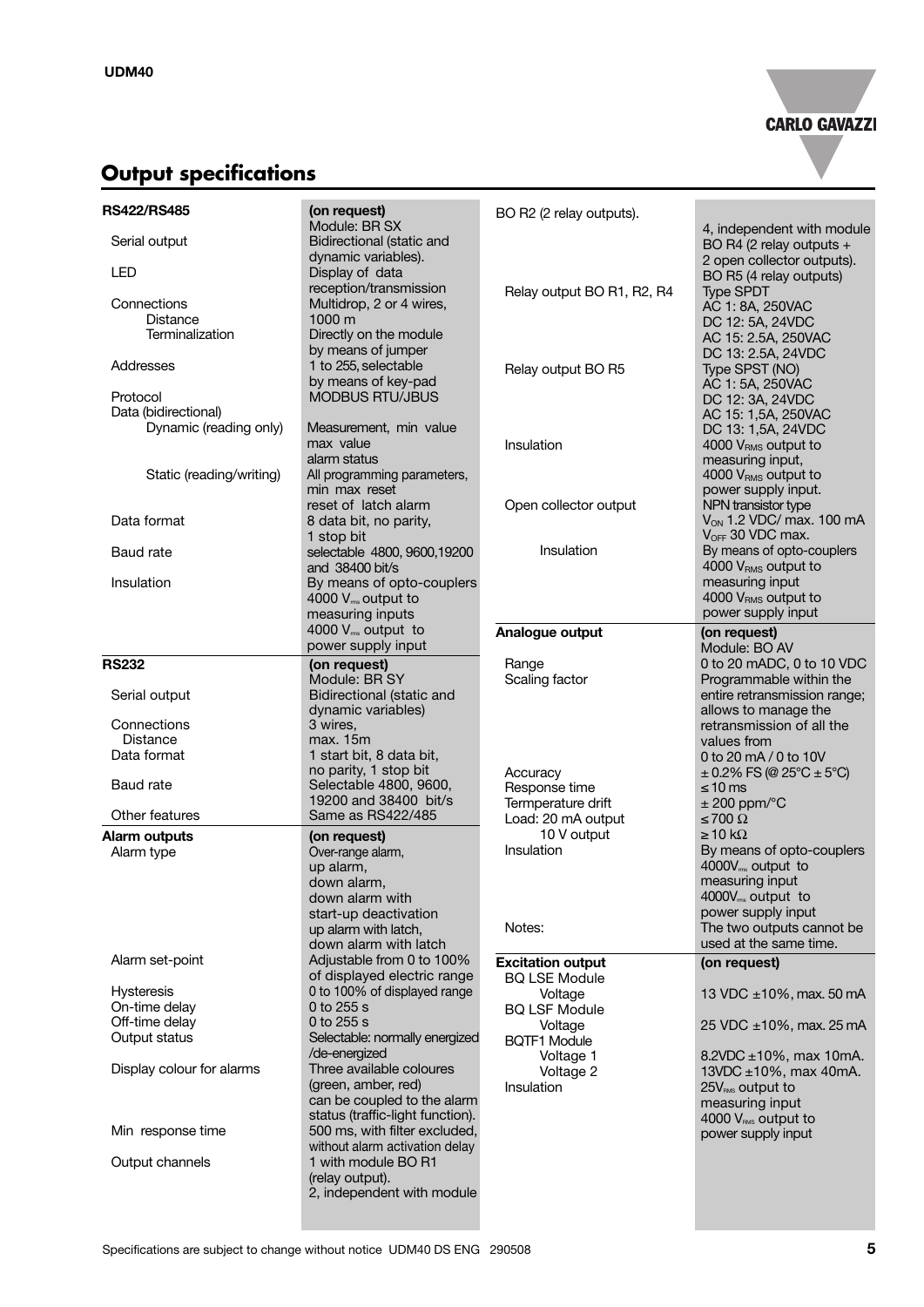

### **Software functions**

| Min / Max storage                                    | Automatic storage                                                                                                                                                                                                            |                                                                          | rph, krph                                                                                                                                                                                                                                     |
|------------------------------------------------------|------------------------------------------------------------------------------------------------------------------------------------------------------------------------------------------------------------------------------|--------------------------------------------------------------------------|-----------------------------------------------------------------------------------------------------------------------------------------------------------------------------------------------------------------------------------------------|
|                                                      | (in the EEPROM) of the<br>minimum and maximum<br>measured value from the<br>previous memory reset                                                                                                                            | <b>Diagnostics</b>                                                       | The display flashes when the<br>limits of the display range<br>are exceeded and the data<br>are updated up to 20%                                                                                                                             |
| <b>Password</b><br>1st level<br>2nd level            | Numeric code max 4 dgt<br>2 levels of data protection.<br>0 to 4999 completly protected.<br>5000 to 9999 access to<br>programming is protected.<br>Alarm set-points are directly<br>programmable from the<br>measuring mode. | Burn-out:<br>ТC<br><b>RTD</b><br><b>BOTFx</b>                            | of the rated display range.<br>Only temperature inputs<br>Opening of probe's<br>connection: EEE indication<br>Opening of probe's<br>connection: EEE indication<br>probe's short circuit:<br>-EEE indication.<br><b>Exceeding of frequency</b> |
| <b>Measurement selection</b>                         | Depending on the module:<br>measuring range and type of<br>probe (resistance, RTD<br>thermoresistance, TC<br>thermocouple) or measuring<br>type (TRMS or DC).                                                                | <b>Digital filter</b><br>Filter operating range<br>Filtering coefficient | range: Err indication<br>0 to 9999<br>1 to 32                                                                                                                                                                                                 |
| <b>Function (only BQTFx)</b>                         | Displayed function of<br>channel A and B:<br>F1: scaled value of channel A:<br>F2: 1/A:<br>F3: A-B;<br>F4: (A-B)/B*100;<br>F5: A/B;<br>F6: B/(A+B)+100;<br>F7: rotation sensing.                                             | <b>Scaling</b>                                                           | Selection of min value<br>of the input range.<br>Selection of max value of<br>the input range.<br>Selection of decimal point<br>position.<br>Selection of min<br>display value.<br>Selection of max display<br>value.                         |
| Integration time selection<br><b>Scaling factors</b> | Automatic or from 100.0 to<br>999.9 ms only in the current<br>and voltage measurement<br>(BQTFx excluded).                                                                                                                   | Linearization<br>Points<br>Input range<br>Output range                   | Up to 16<br>Selectable by every<br>single point<br>Selectable by every                                                                                                                                                                        |
| Operating mode                                       | Electrical scale compression,<br>displayed scale<br>compression/expansion<br>(max. 2 without filter, up to<br>10 with filter)                                                                                                | <b>UdmSoft</b>                                                           | single point<br>Software for<br>programming UDM40<br>by means of PC (Windows 95,<br>98se, ME, XP) by means of                                                                                                                                 |
| Electrical range                                     | Programmable within the<br>whole measuring range                                                                                                                                                                             |                                                                          | serial port RS485 and<br>relevant connection cable.                                                                                                                                                                                           |
| Decimal point position                               | Programmable within the<br>display range                                                                                                                                                                                     |                                                                          | The software is available in<br>English, Spanish, Italian,                                                                                                                                                                                    |
| Displayed range of the variable                      | Programmable within the<br>display range                                                                                                                                                                                     |                                                                          | German, French. See also<br>"Programming of                                                                                                                                                                                                   |
| Pulse per revolution                                 | BQTFx only: programmable<br>from 1 to 9999                                                                                                                                                                                   |                                                                          | UDM40 by means of PC".                                                                                                                                                                                                                        |
| Input engineering unit                               | BQTFx only: programmable<br>among Hz, kHz, rpm, krpm,                                                                                                                                                                        |                                                                          |                                                                                                                                                                                                                                               |

# **Supply Specifications**

| <b>AC/DC voltage</b> | 90 to 260V (standard)<br>18 to 60V (on request) | <b>Energy consumption</b> | ≤ 30VA/12W (90 to 260V)<br>≤ 20VA/12W (18 to 60V) |
|----------------------|-------------------------------------------------|---------------------------|---------------------------------------------------|
| DC voltage only      | 10 to 28V (on request)                          |                           | ≤ 7.5W (10 to 28V)                                |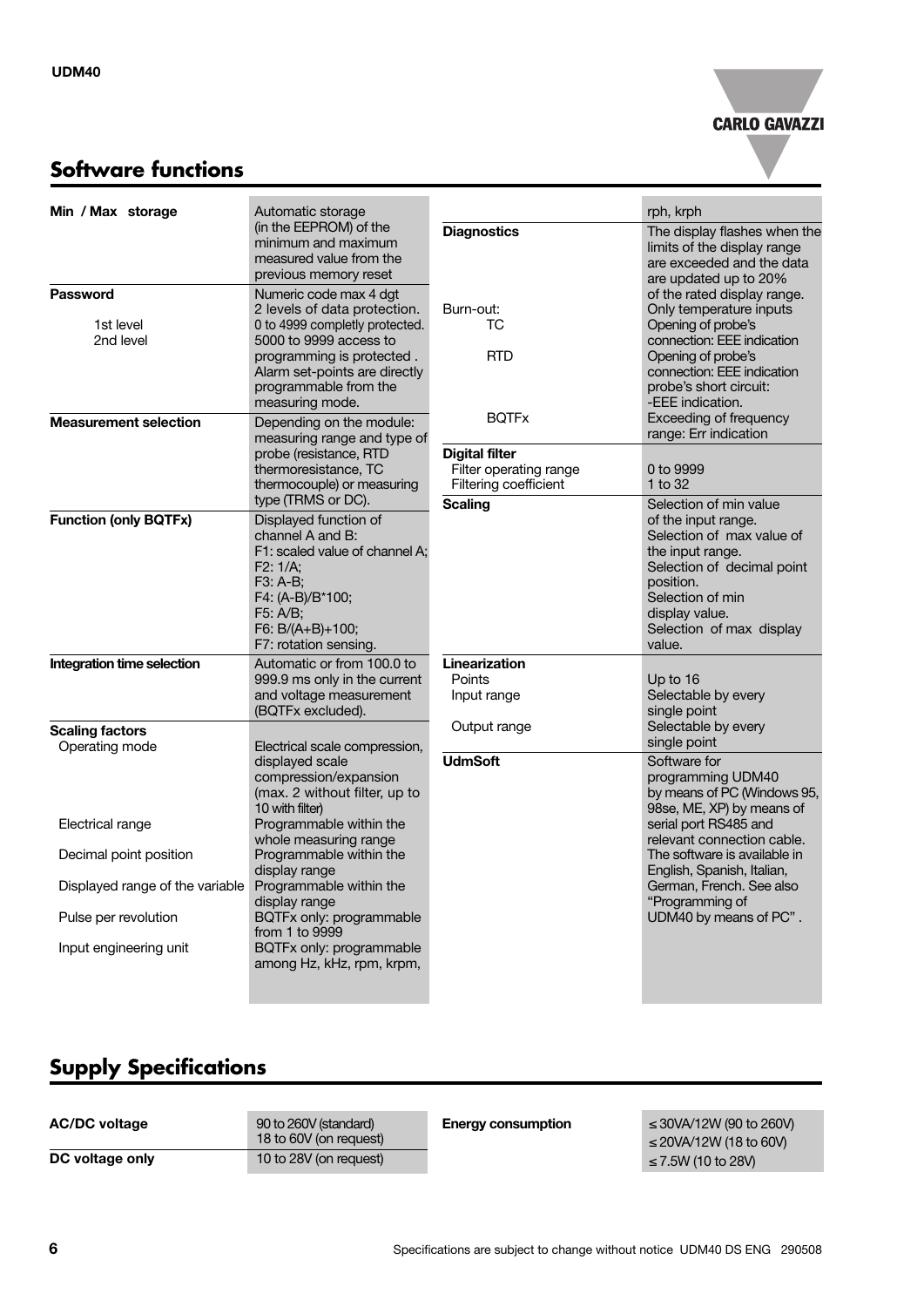

## **General Specifications**

| Operating<br>temperature                | 0 $\degree$ to 50 $\degree$ C (32 $\degree$ to 122 $\degree$ F)<br>$(H.R. < 90\%$ non-condensing)       | <b>Safety Standards</b><br>Safety              | EN 61010-1, IEC 61010-1                                |
|-----------------------------------------|---------------------------------------------------------------------------------------------------------|------------------------------------------------|--------------------------------------------------------|
| <b>Storage</b><br>temperature           | -10 $^{\circ}$ to 60 $^{\circ}$ C (14 $^{\circ}$ to 140 $^{\circ}$ F)<br>$(H.R. < 90\%$ non-condensing) | <b>Connections</b><br>Cable cross-section area | Screw type<br>Max. 2.5 mm <sup>2</sup> ;               |
| Insulation reference<br>voltage         | $300 VRMS$ to ground<br>$(500V$ input)                                                                  |                                                | Min./Max. screws tightening<br>torque: 0.4 Nm / 0.6 Nm |
| Insulation                              | See table "Insulation between"<br>inputs and outputs"                                                   | <b>Housing</b><br><b>Dimensions</b>            | 1/8 DIN, 48 x 96 x 105 mm                              |
| Dielectric strength                     | 4000 $V_{\text{RMS}}$ for 1 minute                                                                      | Material                                       | PC-ABS.<br>self-extinguishing: UL 94 V-0               |
| Rejection<br><b>NMRR</b><br><b>CMRR</b> | 40 dB, 40 to 60 Hz<br>100 dB, 40 to 60 Hz                                                               | <b>Protection degree</b>                       | Front: IP67, NEMA12<br>Connections: IP20               |
| <b>EMC</b>                              | EN61000-6-2, IEC61000-6-2                                                                               | Weight                                         | 520 g approx (included all<br>modules and packing)     |
|                                         | EN61000-6-3. IEC61000-6-3                                                                               | <b>Approvals</b>                               | CE, UR, CSA                                            |



### **Excitation output Insulation between inputs and outputs**

|                                         | Meas.<br>inputs | Relay<br>output | <b>Static</b><br>output | Analoque<br>output | Serial<br>Port | <b>AUX</b><br>p.supply | 90-260VAC/<br>$DC$ $p$ . supply | 18-60VAC/<br>DC p.supply |
|-----------------------------------------|-----------------|-----------------|-------------------------|--------------------|----------------|------------------------|---------------------------------|--------------------------|
| Meas.<br>inputs                         |                 | 4kV             | 4kV                     | 4kV                | 4kV            | 25V                    | 4kV                             | 4kV                      |
| Relay<br>Output                         | 4kV             |                 | 2kV                     | 4kV                | 4kV            | 4kV                    | 4kV                             | 4kV                      |
| <b>Static</b><br>Output                 | 4kV             | 2kV             |                         | 4kV                | 4kV            | 4kV                    | 4kV                             | 4kV                      |
| Analogue<br>Output                      | 4kV             | 4kV             | 4kV                     |                    | 4kV            | 4kV                    | 4kV                             | 4kV                      |
| Serial<br>Port                          | 4kV             | 4kV             | 4kV                     | 4kV                |                | 4kV                    | 4kV                             | 4kV                      |
| <b>AUX</b><br>p.supply                  | <b>25V</b>      | 4kV             | 4kV                     | 4kV                | 4kV            |                        | 4kV                             | 4kV                      |
| 90-260VAC/<br>$DC$ $p$ $\alpha$ $p$ $q$ | 4kV             | 4kV             | 4kV                     | 4kV                | 4kV            | 4kV                    |                                 | $\overline{\phantom{0}}$ |
| 18-60VAC/<br>$DCD$ , supply             | 4kV             | 4kV             | 4kV                     | 4kV                | 4kV            | 4kV                    |                                 | -                        |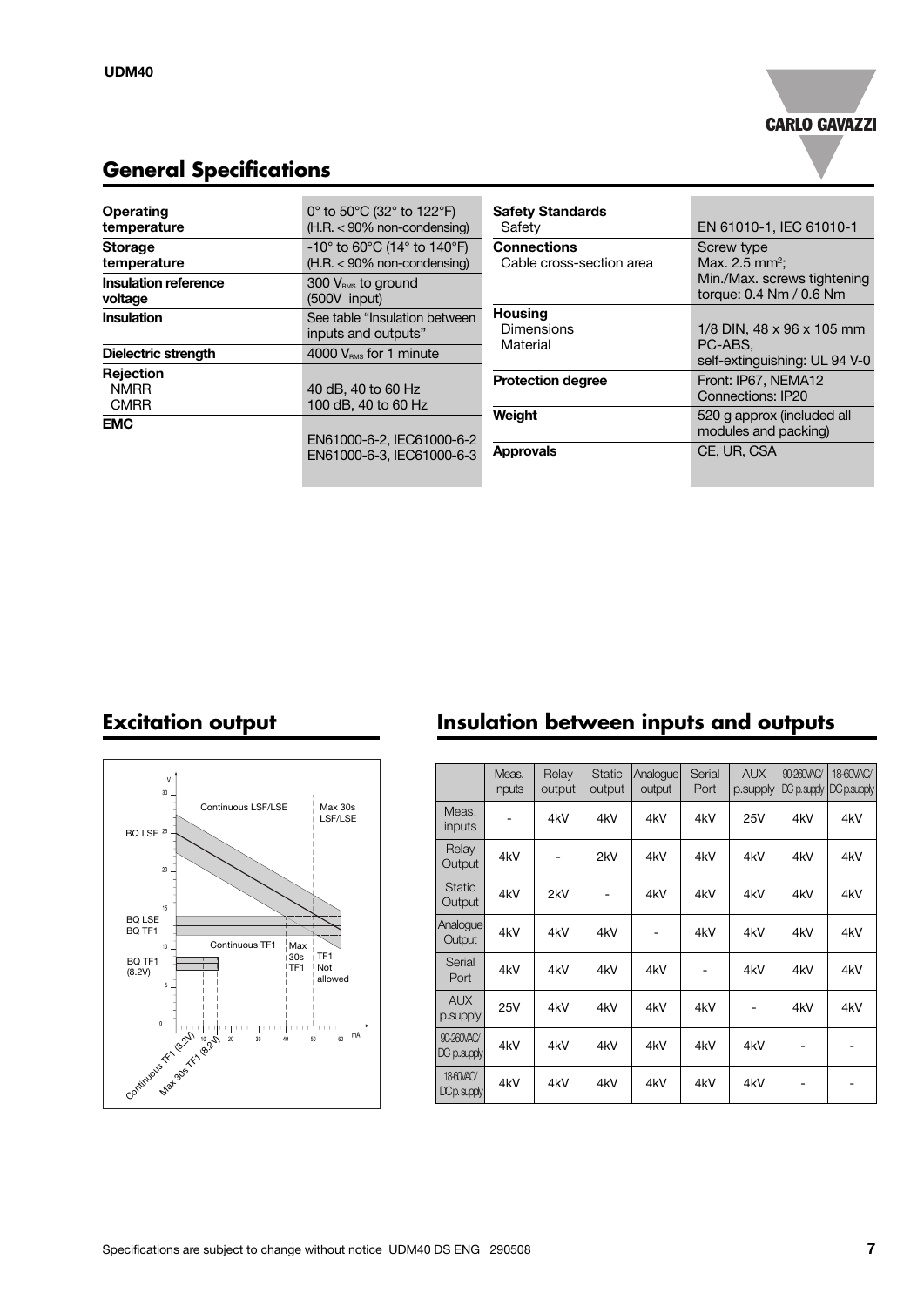

| <b>Type</b>                                                          | N. of<br>channels | <b>Ordering code</b>            |  |
|----------------------------------------------------------------------|-------------------|---------------------------------|--|
| UDM40 main unit                                                      |                   | <b>BD40</b>                     |  |
| $DC/AC$ input: $200\mu A$ , $2mA$ , $20mA$ ,<br>200mA, 2V, 20V       | 1                 | <b>BO LSX</b>                   |  |
| DC/AC input: 200µA, 2mA, 20mA,<br>200mA, 2V, 20V + excitation output | 1                 | <b>BO LSE/</b><br><b>BQ LSF</b> |  |
| DC/AC input: 200mA, 2A, 5A,<br>20V, 200V, 500V                       | 1                 | <b>BO HSX</b>                   |  |
| Input: 20Ω, 200Ω, 2kΩ, 20kΩ                                          | 1                 | <b>BQ TRX</b>                   |  |
| TC: J-K-S-T-E, Pt100-250-500-<br>1000                                | 1                 | <b>BQ TRX</b>                   |  |
| Pulse signals input: 0.001Hz to<br>50kHz for DC signals              | $\overline{2}$    | BQ TF1                          |  |
| Pulse signals input: 0.001Hz to<br>50kHz for AC signals              | $\overline{2}$    | BQ TF <sub>2</sub>              |  |
| Analogue output 0 to 20mA, 0 to<br>10VDC                             | 1                 | BO AV                           |  |
| Relay output                                                         | 1                 | <b>BO R1</b>                    |  |
| Relay output                                                         | $\overline{2}$    | <b>BO R2</b>                    |  |
| Outputs: 2 relays + 2 open collec-<br>tors                           | 4                 | <b>BO R4</b>                    |  |
| Relay output                                                         | $\overline{4}$    | <b>BO R5</b>                    |  |
| RS485 Serial Port                                                    | 1                 | BR SX                           |  |
| RS232 Serial Port                                                    | 1                 | <b>BR SY</b>                    |  |
| Power supply 18 to 60V AC/DC                                         |                   | BP L                            |  |
| Power supply 90 to 260V AC/DC                                        |                   | BP H                            |  |
| Power supply 10 to28V DC                                             |                   | BP <sub>3</sub>                 |  |

### **Available modules Possible module combinations**

| <b>Basic Unit</b>                                      |  | Slot A Slot B Slot C Slot D |  |
|--------------------------------------------------------|--|-----------------------------|--|
| Measuring inputs: LSX, LSE,<br>LSF, HSX, TRX, TF1, TF2 |  |                             |  |
| RS485 Serial port: SX                                  |  |                             |  |
| RS232 Serial port: SY                                  |  |                             |  |
| Analogue output: AV (*)                                |  |                             |  |
| Relay outputs and/or open<br>collector: R1, R2, R4, R5 |  |                             |  |
| Power supply: H, L, 3                                  |  |                             |  |

(\*) Up to 1 module max.

### **Used calculation formulas**

Only for TRMS Measurements

Instantaneous effective voltage (TRMS)

Instantaneous effective current (TRMS)

$$
V_1 = \sqrt{\frac{1}{n} \cdot \sum_{1}^{n} (V_1)^2}
$$

$$
A_1 = \sqrt{\frac{1}{n} \cdot \sum_{1}^{n} (A_1)^2}
$$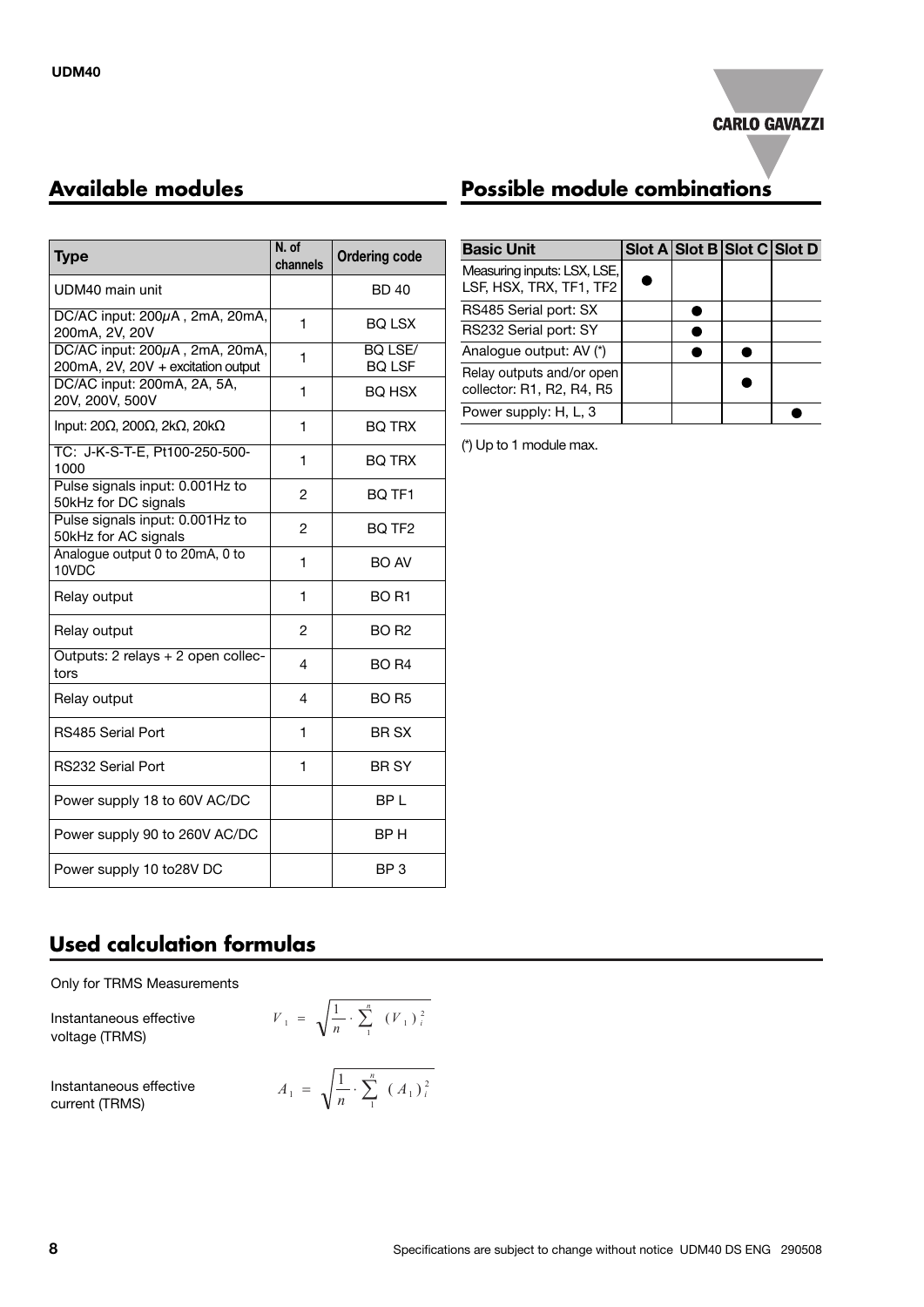**CARLO GAVAZZI** 

### **Wiring diagrams**

Voltage measurements 3-wire connection to probe

 $com<sub>3</sub>$ 

 $\frac{20 \text{mA}}{2 \text{mA}}$  4

 $AUX + 5$ 

 $CMD$  $-7$ 

 $\sigma$ <sup>6</sup>

-

Probe

+ Vdc +

Probe power supply

#### **Process signal wiring diagrams**



#### **Wirings for high-level signals**

-

Probe

- +

+ Vdc

supply

Probe power

Current measurements 4-wire connection to probe

 $com<sub>3</sub>$ 

 $20mA$   $4$ 

 $AUX + 5$ 

 $CMD. 7$ 

 $\sqrt{6}$ 



Current measurements 3-wire connection to probe

 $com\overline{3}$ 

 $20mA$   $4$ 

 $AUX + 5$ 

 $CMD. 7$ 

 $\sqrt{6}$ 

-

Probe

+ Vdc +

Probe power supply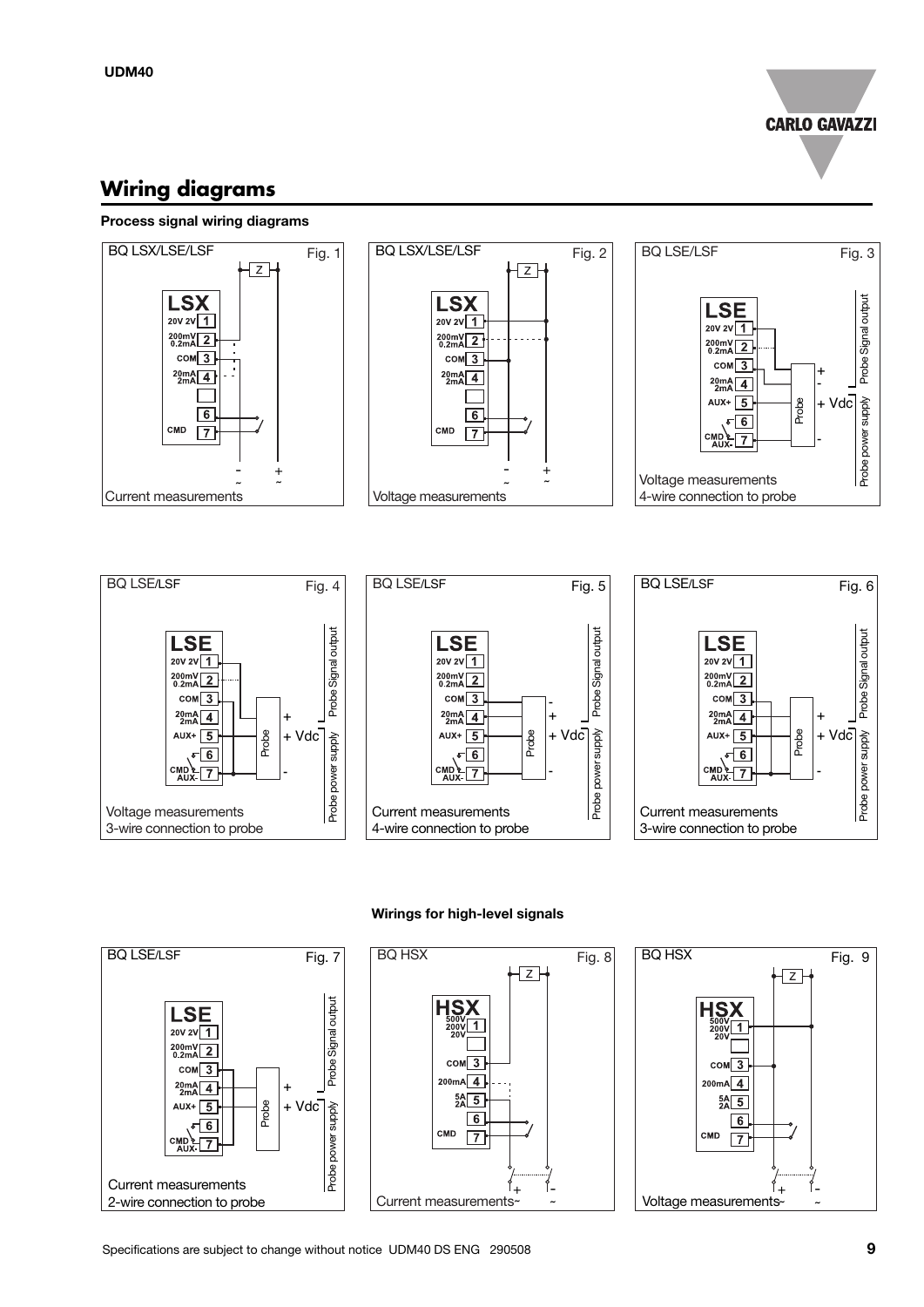

## **Wiring diagrams (cont.)**

#### **Wiring diagrams for temperature measurements**



#### **Wiring diagrams for frequency measurements**

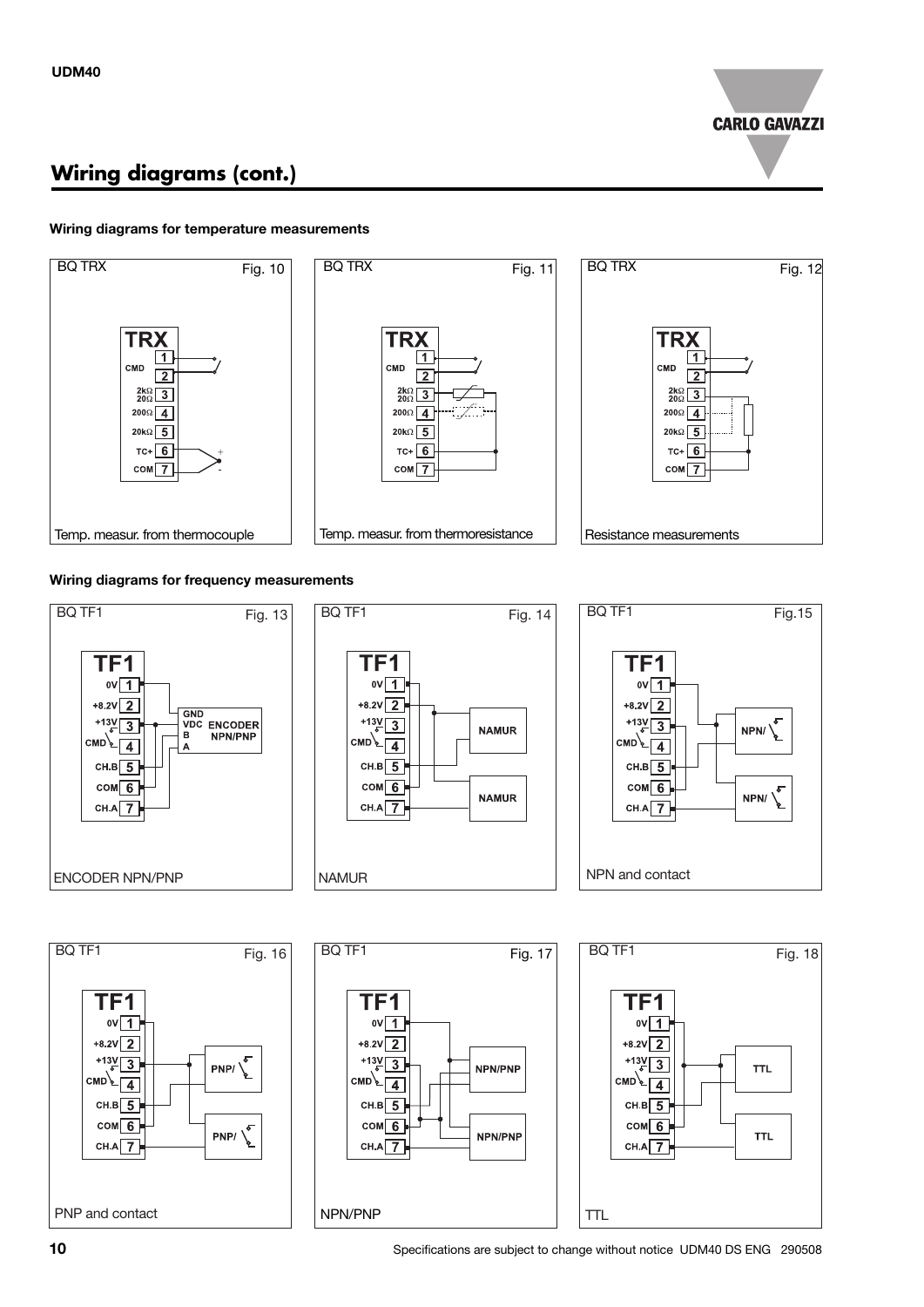**CARLO GAVAZZI** 

#### **Wiring diagrams (cont.)**





# **Wiring diagrams of optional modules**



**(10V, 20mA DC)**

Specifications are subject to change without notice UDM40 DS ENG 290508 **11**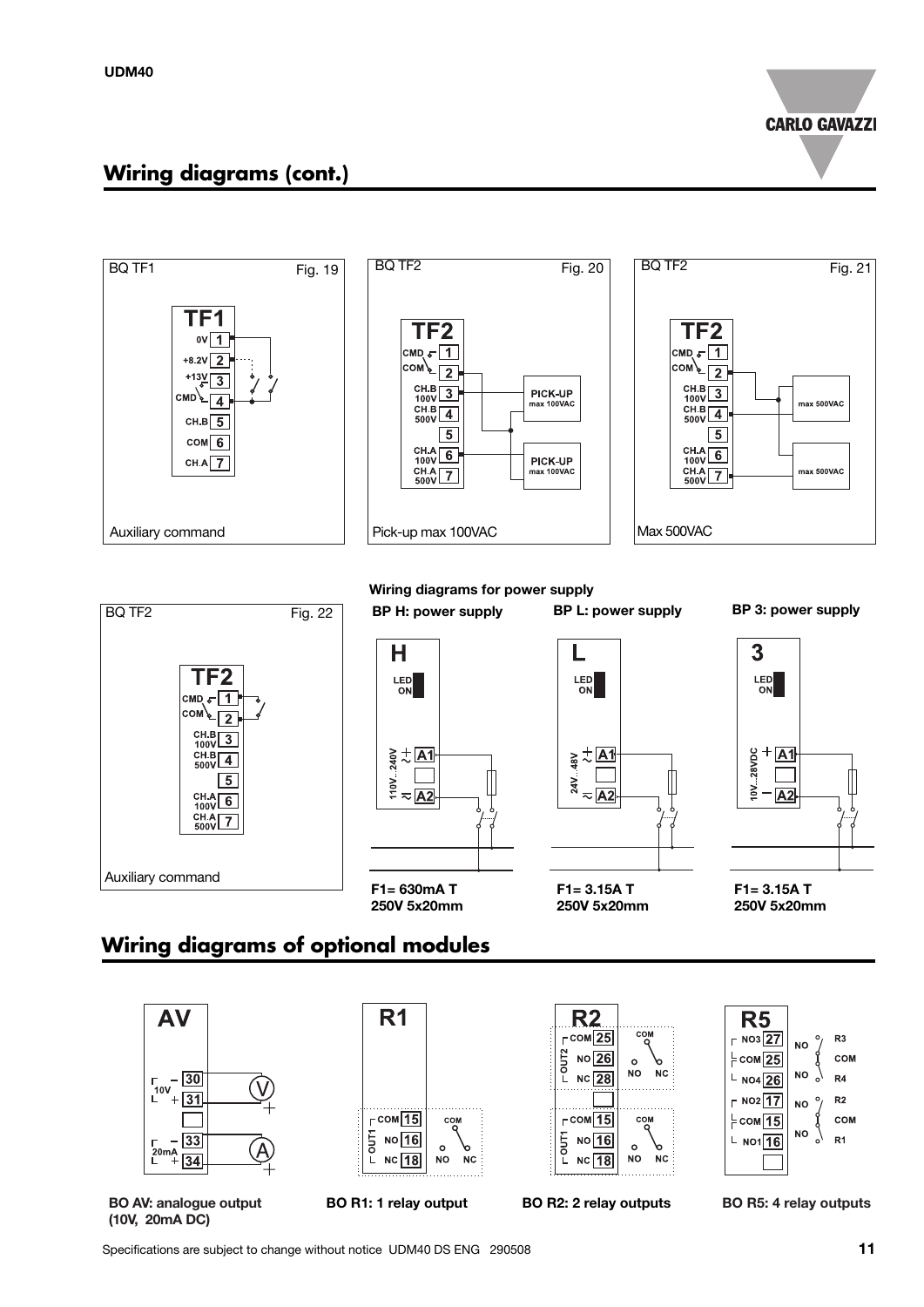

### **Wiring diagrams of optional modules (cont.)**





**BO SY:** RS232 direct connection to PC by means of COM port. RS232 has no terminalization.

**BO R4: dual relay output + dual open collector output:** the load resistances (Rc) must be designed so that the close contact current is lower than 100mA; the VDC voltage must be lower than or equal to 30VDC.

VDC: power supply output

Vo+: positive output (open collector transistor). GND: ground (open collector transistor).



**BR SX: RS485 4-wire connection:** additional devices provided with RS485 port (indicated as RS1,2,3...N) are connected in parallel. The termination of the serial port is carried out only on the last instrument of the network. The serial module is provided with a jumper for the termination of the RS485 network as shown in the figure above.

**Note:** particular types of cables or plants may require an external termination. For the network connections use twisted cable type AWG26.

### **Programming UDM40 by means of PC**



UDM40 is programmable by PC by means of the UdmSoft software (available on request). The user can program all parameters of UDM40 that will be subsequently uploaded and set in the instrument by the RS485 network (BR SX). Should UDM40 be without the RS485 serial module, all programming parameters will be uploaded and set in the instrument by the RS232 auxiliary serial connection (1) located on the side of the measuring input module using the special connection cable (2) available on request, as shown in the figures on the left. It is also possible to program the instrument using the dot connector (1) by means of the HyperTerminal Windows functions of a PC.

**Note:** the RS232 auxiliary port IS NOT insulated from the measuring inputs.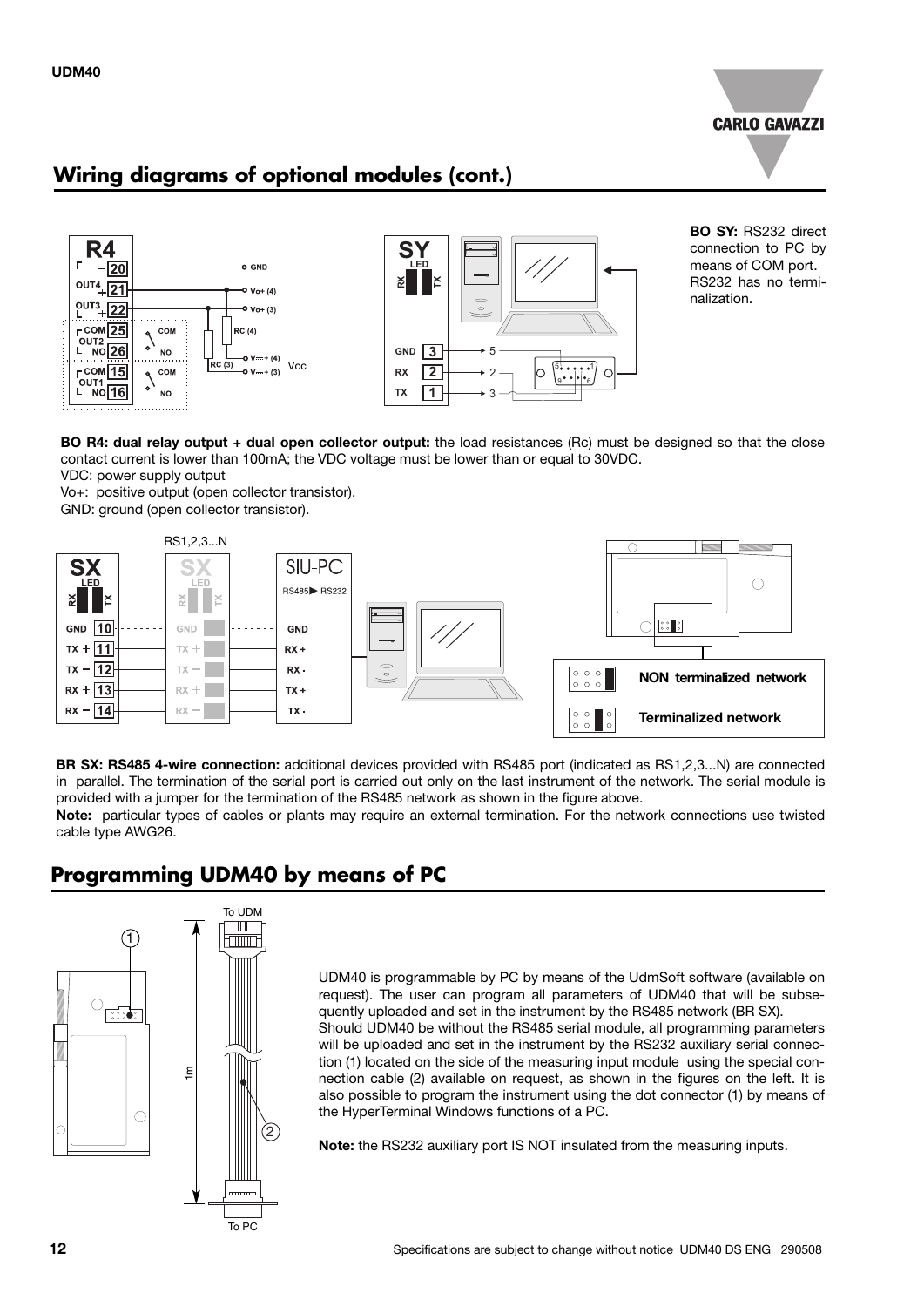

### **Front panel description**



#### **1. Key-pad**

The programming of the configuration parameters and the display may be easily controlled by means of the 4 function keys.

: to enter the programming phase and to confirm the  $\overline{\mathbf{E}}$ password.

#### $\Gamma$   $\Box$ :

- to program values;
- to select functions;
- to scroll display pages. **cal**: for special functions.

#### **2. Display**

- Instantaneous measurements:
- 4 digit (max display 9999).
- Alphanumeric indications by means of LED display for:
- Display of configuration parameters;
- The measured variable.

#### **3. Alarm status LED**

Display any alarm condition

#### **4. Engineering unit**

The instrument is supplied with a complete set of self-sticking labels with the main engineering units.

### **Engineering Units**



#### **Dimensions**